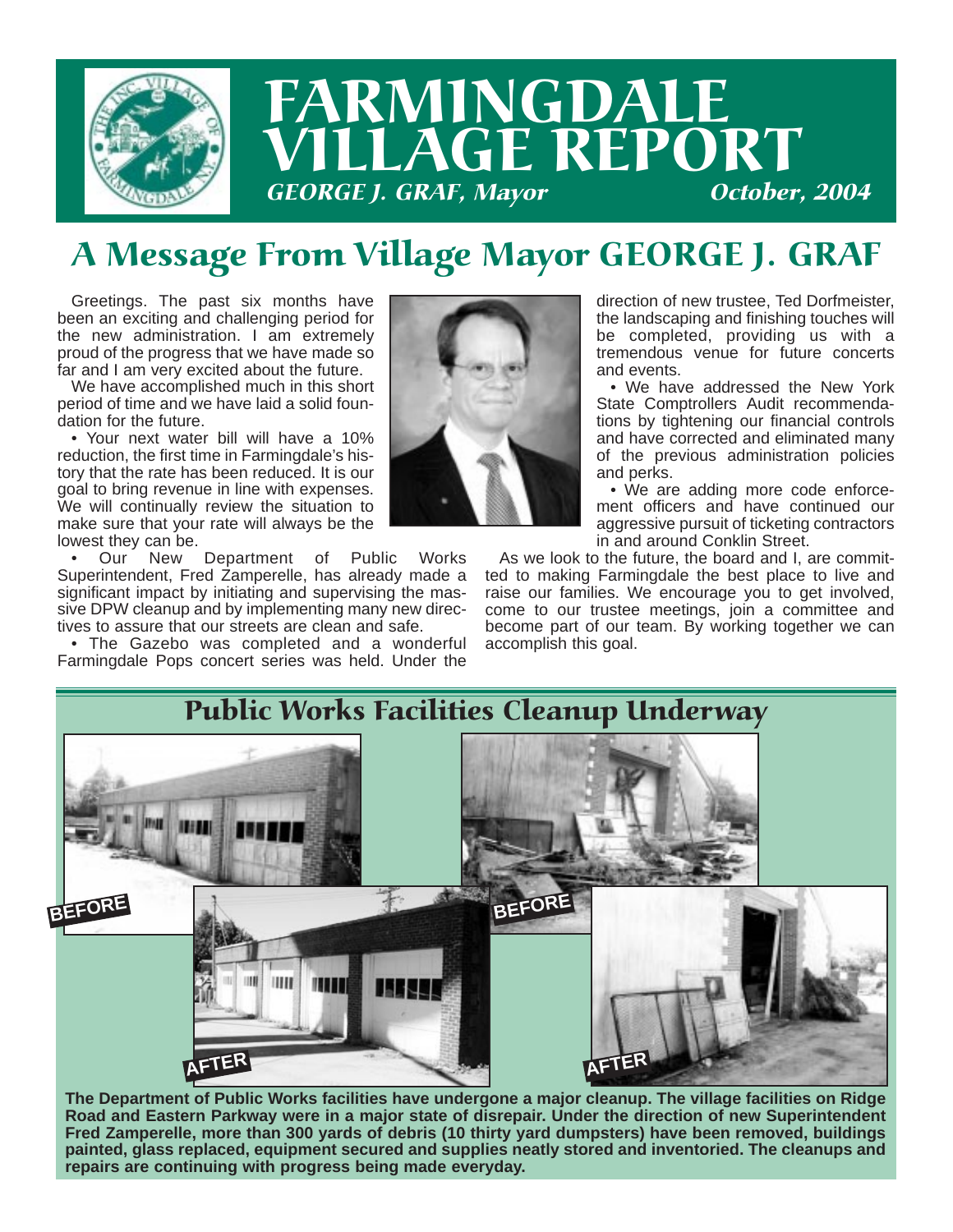### Dorfmeister appointed Trustee



The Board of Trustees of the Incorporated Village of Farmingdale approved the appointment of Theodore "Teddy" Dorfmeister, Sr. to fill a vacant Trustee seat on the Farmingdale Village Board. Dorfmeister fills the seat vacated by former Trustee Marialyce Denauski. Dorfmeister is a graduate of Farmingdale High School class of 1960 and a life-

long resident of Farmingdale. He recently retired from the United States Postal Service after 43 years and currently works part-time at the BiCounty Postal Federal Credit Union in Farmingdale. He has been active in the community as a den leader with the Boy Scouts of America and as an umpire in the Farmingdale Baseball League. Teddy served in the Air Force and is a charter member of the Farmingdale American Legion Post #449. Teddy is married with three children.

For the last four years Teddy has held the position of Chairman of the Village Green Gazebo Fundraising Committee and has been instrumental in bringing this

#### DeStefano Sworn in as New Planning Board Chairman

Frank DeStefano was recently sworn in as the Village of Farmingdale's Planning Board Chairman. DeStefano, is shown here being sworn in by Village Trustee Ted Dorfmeister. Mr. DeStefano is currently the Commissioner of Planning and Development for the Town of Oyster Bay. He has been with the Town for more than thirty years, previously serving as the Deputy Town Supervisor, Commissioner of Human Resources and Commissioner of Parks. Mr. DeStefano, a 32 year Farmingdale Resident is also a member of The Farmingdale Breakfast Rotary Club. The Planning Board reviews site plans for village. "Frank brings years of experience to our Planning Board," stated Trustee Dorfmeister, "we are confident that his vast knowledge will have immediate impact on the board".



Photo: Ed Cox

project to fruition. "Through his hard work and dedication, Teddy has shown that he is the perfect choice for Village Trustee," said Mayor George Graf. Mr. Dorfmeister has been put in charge of the Village Green redevelopment and Village beautification. One Dorfmeisters hobbies is gardening and he is looking forward to working with the Beautification Committee on upcoming projects.

"Teddy comes to the Board with a history of community service and involvement. It will be refreshing to have a self-starter who will share with the work-load and places the well being of the Village first" stated Trustee Joseph Rachiele. Trustee Thomas Langon added, "Teddy will be a positive asset to our village board. He brings with him the Farmingdale community pride that we need for our village".

#### Meet your new Superintendent of Public Works

Fred Zamparelle was appointed by the Board of Trustees on July 12th as the new Superintendent<br>of Public Works. of Public Works. Zamparelle brings with him 37 years of experience in public works projects. Among the many major projects he has worked on are: the rehabilitation of the Captree Bridge, the renovation of Northern State Parkway and Long Island



Expressway. He is a graduate of Farmingdale High School class of 1966 and a life-long Farmingdale resident. He has been active in the Farmingdale Baseball League for the past 12 years, currently serving on the Executive Board as Secretary.

Since he came on board he has already instituted many positive changes in the Department. The working conditions at the Ridge Road Public Works facilities had been so bad that the workers had filed a grievance with the Village. Zamparelle has led his crew in a massive cleanup that has improved working conditions tremendously. "Even though the buildings, because of decades of neglect, are still structurally in disrepair, at least the work area is now clean and organized, which will hopefully lead to higher morale and more efficient working environments," stated Zamparelle.

Some other improvements you might have noticed throughout the village are: freshly painted parking lots and stop lines, additional garbage cans, repaired and replaced streetlights. "There are still many other projects that need to be addressed such as formulating a plan for the remaining roads that were not upgraded by the Highway Bond and patching holes in the mean time," stated Zamparelle. "It is our privilege to add such an enthusiastic and knowledgeable employee to the staff of the Incorporated Village of Farmingdale," said Mayor George Graf.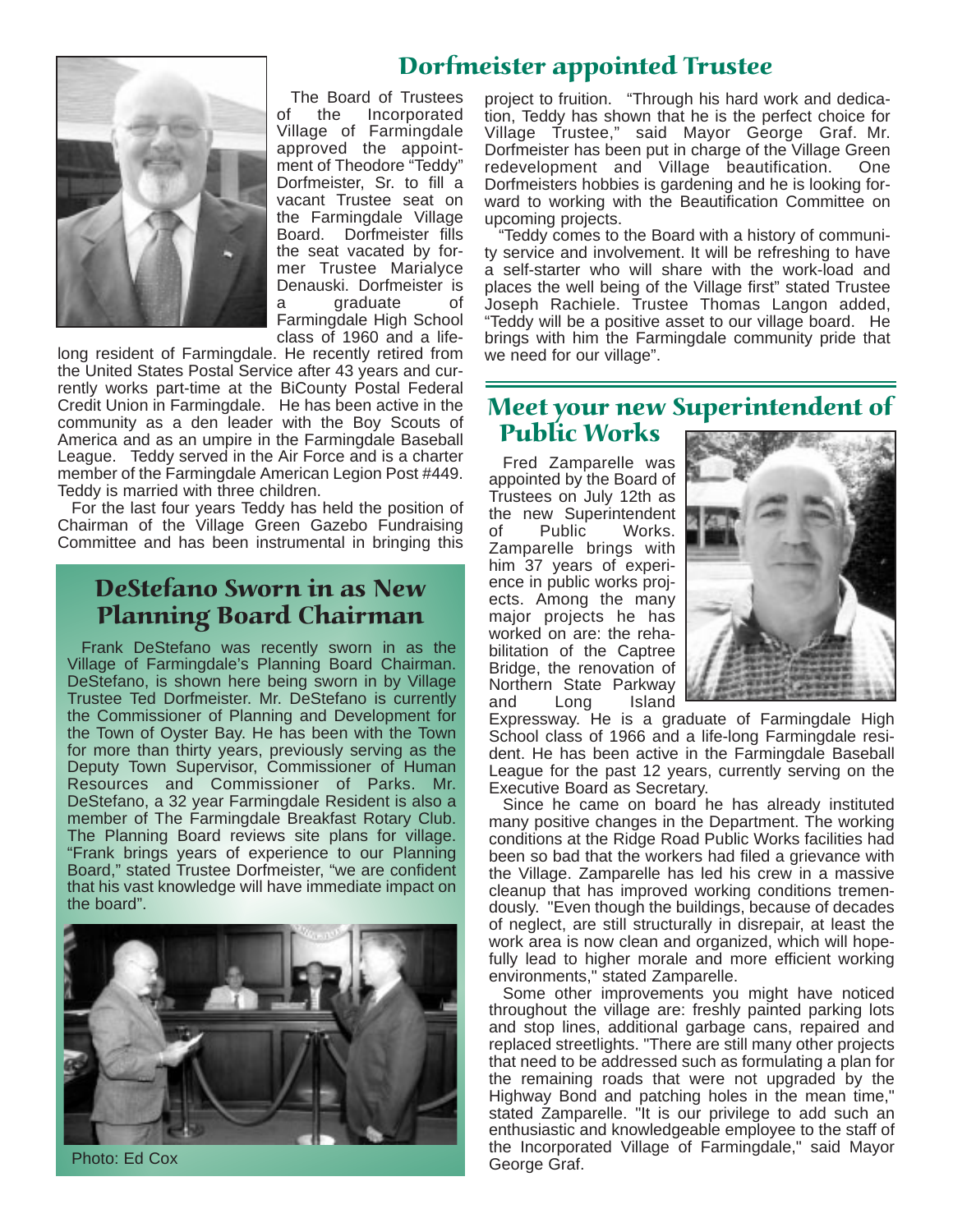### Village Receives Citations and a Special Letter to Celebrate 100th Anniversary



**Town of Oyster Bay (TOB) Supervisor John Venditto is shown here presenting a 100th anniversary of incorporation citation to Mayor Graf. Pictured l-r: NYS Assemblyman Joe Saladino, TOB Councilwomen: Rose Marie Walker and Mary McCaffery, Supervisor Venditto, Mayor Graf, TOB Clerk Steven Labriola, TOB Councilman Angelo Delligatti.**

### Village Parking Field #1 Renovation Nears Completion



Village of Farmingdale Mayor George Graf and the Board of Trustees announced that recent renovations to the Village Parking Field #1 (located behind the Farmingdale Meat Market and Moby Drugs) are nearing completion. After a review of the initial renovation plans, the Village Board was instrumental in redesigning them to add an additional 19 parking spaces (at no additional cost). Mayor Graf stated, "not only will the new spaces help alleviate congestion, we were also able to add additional handicap parking in the middle of lot (closer to Moby Drugs) to make it easier for handicapped individuals to shop in town".

Ornamental lighting, signage and landscaping will be added in the next few weeks. The trees and landscaping will be provided through a recent New York State Forestry Grant of \$15,000 that provides funds for the planting of trees on publicly owned property throughout the village. Mayor Graf added, "I would like to thank everyone for their cooperation, from our business owners, employees and residents during the recent construction, the temporary inconvenience will certainly be outweighed by the new enhancements".



**New York State Assembly recognizes Village with proclamation commemorating 100 years. Shown with Mayor Graf (left) are our New York State Assemblymen Joe Saladino (Center) and James D. Conte (right).**

#### Farmingdale Community Summit Council Presents Gazebo Fund Check



The Farmingdale Community Summit Council held a "Broadway on Main Street" at Terry G's on Main Street to raise funds for the completion of the Farmingdale Village Gazebo. Representatives from many of Farmingdale's youth, educational and service organizations along with many other guests were treated to a sensational night of food, music and song. Performers Gina Sabellico and Brian Knoll sang classic Broadway songs from the past nine decades. Shown here are Farmingdale Community Summit President Tom Sabellico (left) and Summit Development Committee Chairperson Tina Diamond (right) presenting Mayor Graf with a \$1000 check for the Gazebo fund.